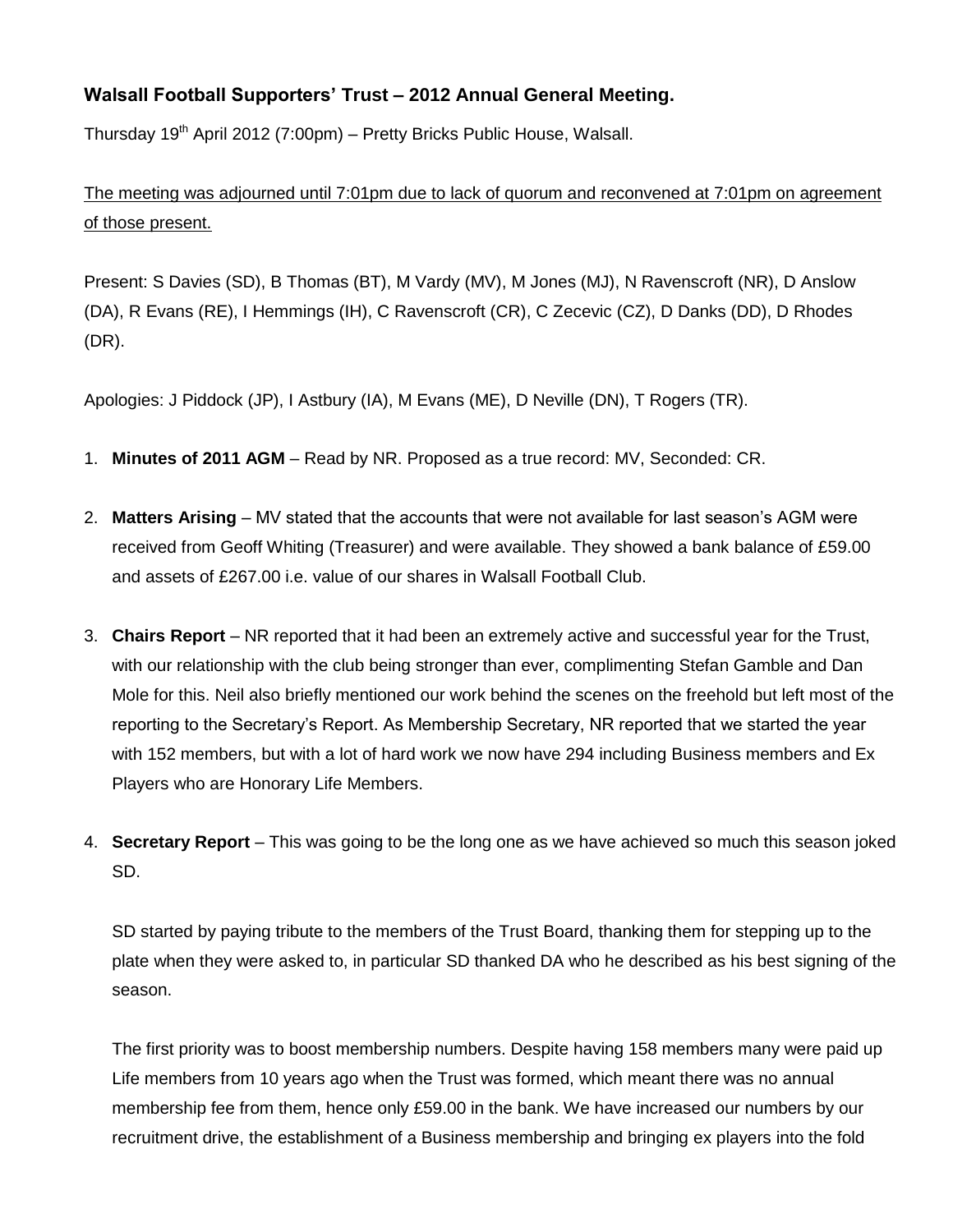which has worked well. Our membership drive for the 1st time ever was allowed on Club ground, an example of the improved relationship with the club.

As a result of this we have returned to Supporters Direct membership which had lapsed and paid our FSA returns fee as well.

FINANCIAL STABILITY - The Trust funds were in serious trouble. We needed to put the Finances on an even keel. The new membership system helped but we decided any fund raising we did would be to achieve this as well as helping SANDS our adopted Charity for the season. We did this by arranging the following events.

SUPPORTERS' V LEGENDS FOOTBALL MATCH - A stunning success £880 raised which gave us a platform to build on.

SPORTS QUIZ - SD thanked MJ for organizing this evening which was well received.

BAND NIGHT - A small attendance, but an enjoyable evening and a small profit from both events. Walsall FC kindly gave us Match tickets as prizes for raffles at all three events.

The three events allowed us to donate £700 to Dan Mole for his SANDS £10K Challenge and one of our donations took him over his total target.

PLAYER VISITS - Another popular thing the Trust have undertaken this season, bringing ex players to be our guests on match days. We work closely with the Club on these and have got superb publicity for the Trust all season ensuring our name is continually mentioned. The Life membership for players has been well received and later in the season our Recognition of Achievement awards have again gone down very well with the Ex players. Again thanks were given to DA for producing these awards.

WEBSITE - One thing we seriously needed revamping was the website and again SD paid tribute to the work of DA for setting the web site up and arranging the Hosting fees to be paid by Walsall Training Centre by way of sponsorship. We truly have a top class web site which is due for even more improvements at the end of the season.

TOY COLLECTION - Another inspired decision to proceed with this saw Walsall fans dig deep donating toys and cash. The players took gifts to Walsall Manor Hospital and we also had so many items that we visited Walsall Children's Hospice and gave them toys as well. Money donated has been used to buy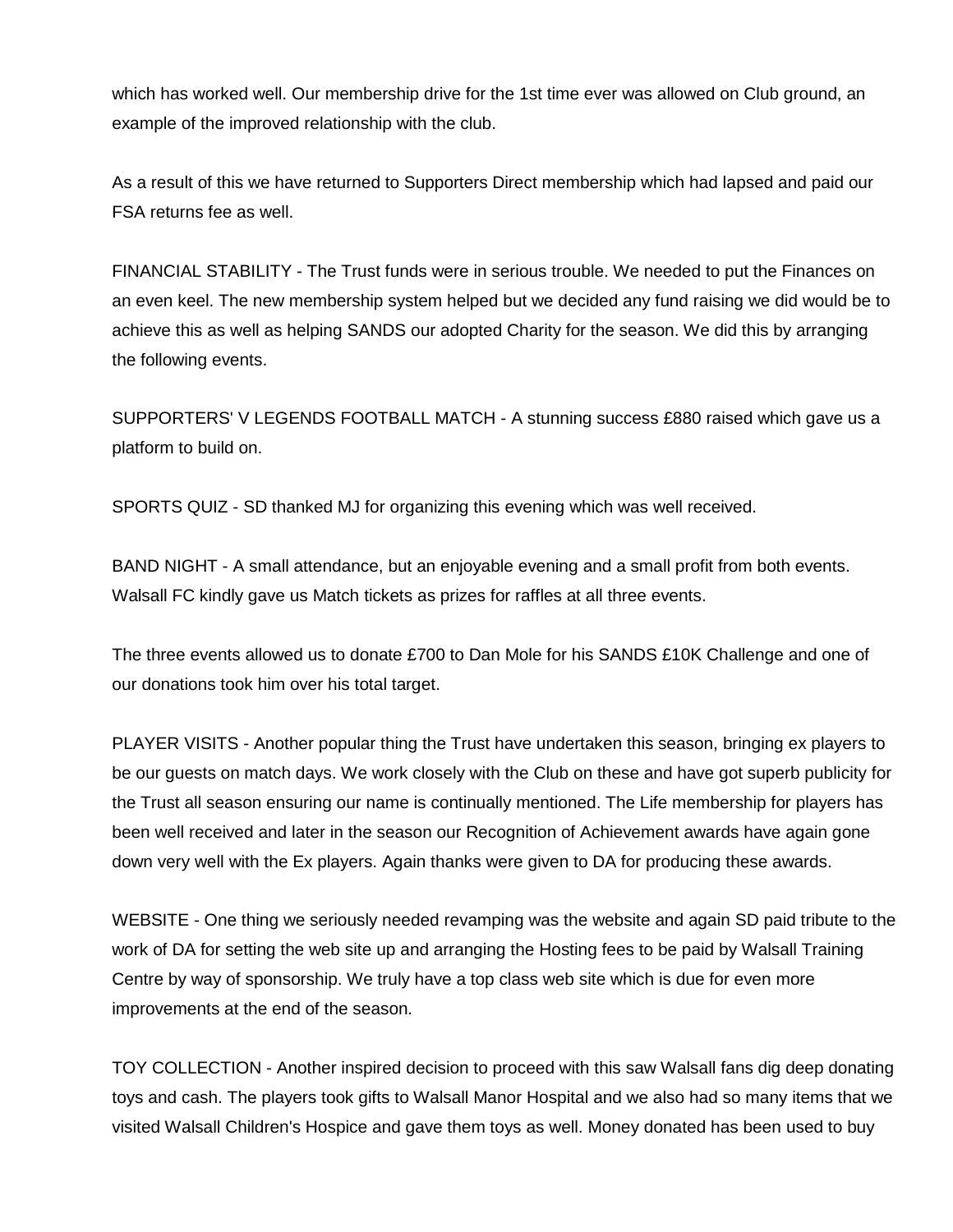toys for the 2012 collection. The Trust also donated £50.00 to buy Walsall FC related gifts. ME and MV did a superb job on this event.

SUPPORTERS TRUST FC - This came from the Charity match at the start of the season and under the watchful eye of SD who has been acting as Secretary, CZ (Manager) and DD (Captain), the team has flourished, playing games against other Supporters teams in the IFA. Despite some heavy defeats the lads have stuck together and been rewarded at the end of the season by recording their first wins. The Trust wishes them well for the future. We are appreciative of the Club donating 2 kits for the lads to wear and maintaining close links with the team.

JIMMY WALKER NIGHT - We marked the record breaking achievement of Jimmy Walker with a tribute night. We sold Jimmy Walker masks, Presented Jimmy with a framed shirt with WALKER 530 on the back and invited our ex players who had made most appearances to be our guests for Dinner in the Bonser Suite. Colin Harrison, Nick Atthey, Kenny Mower and Colin Taylor's son and Grandson. Everything we did was well received and thanks to RE, IA, MV and SD making donations we made a small profit on the night.

SUPER JIM 530 - As a result of making friends with Trusts around the Country we found that Bury FC had produced a beer called Forever Bury so we nicked the idea to finish off our Jimmy Walker Celebrations and the Backyard Brewery produced us 200 bottles of SUPER JIM 530 which will be a sellout, making us a profit of £274.00, which enabled us to donate £50.00 to Bert Williams for the Alzheimer's Society and £50.00 to Michael Dobson for McMillan via his London Marathon run. Again this was a popular project with the fans.

WALSALL FC SIERRA LEONE - Our team in Sierra Leone has been taken under the Trust wing and Saddlers here in the UK seem to have taken the lads to their hearts as the season has progressed.

FREEHOLD - Most of this work has been done out of the public eye but the Trust have been investigating ways of buying the Freehold of Walsall FC and placing it into a Trust to safeguard the clubs future forever. We believe that we have found a way to do this but meetings with people who may be interested in helping financially have been disappointing with just one person prepared to put money in.

We will continue to work on this project next season.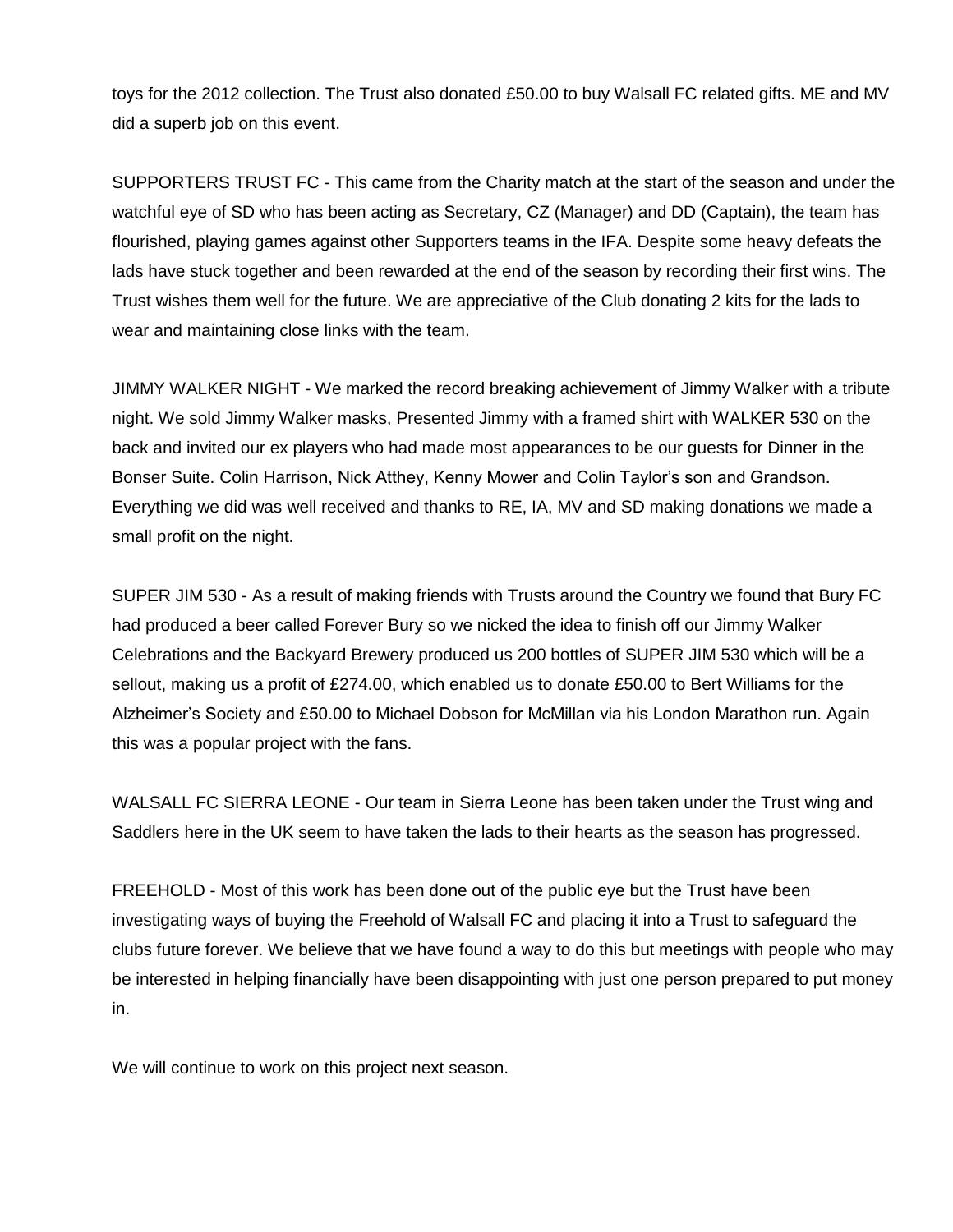AIMS FOR 2012/2013 - The Trust are to continue working on the Freehold issue, Increase membership numbers, repeat of the Supporters v Legends match, Quiz night, Band night and the Christmas Toy appeal, a possible Charity Dinner and the launch of the Walsall FC Ex Players Association.

At the end of the Secretary's Report, BT thanked SD for all his hard work this season.

5. **Treasurers Report** – Not received from Geoff Whiting. This to be addressed in the election of Officers. MV has been looking after the cash this season but we still need to sort out the bank account and will get the accounts when we can.

It was resolved that:

The Co-operative Bank plc (the Bank) shall continue as our bankers in accordance with our original application.

The Bank shall be authorised to accept instructions (including written instructions sent by facsimile and electronic instructions through the use of digital signatures and/or identification numbers or passwords) from us, in connection with the account(s) and the service, provided that the instructions are given and/or signed in accordance with the signing authority listed in the account signatories Section 6b. Instructions shall mean cheques, bills of exchange, promissory notes or other orders for payments drawn, made or accepted on our behalf (even if the payments cause the account(s) to be overdrawn) and requests or instructions in writing concerning the account(s), our affairs or property (including the opening of the new account(s), the arranging of facilities and the creation of security.

The Bank shall be authorised to honour all cheques and all other documents made or accepted on our behalf even if such payment causes any accounts to be overdrawn or increase any existing overdraft, provided such documents are signed in accordance with the specimen signatures shown in the account signatories Section 6b.

The Bank shall act of all specimen signatures in accordance with any instruction, notice, request, or other document in writing concerning our account (including the opening of new accounts) affairs or property, as shown in the account signatories Section 6b.

The Bank shall be sent a copy of any future resolutions which effect the terms of these resolutions.

The Bank shall be sent a copy of any changes in our Constitution / Rules / Memorandum and Articles of Association/Regulations or By Laws.